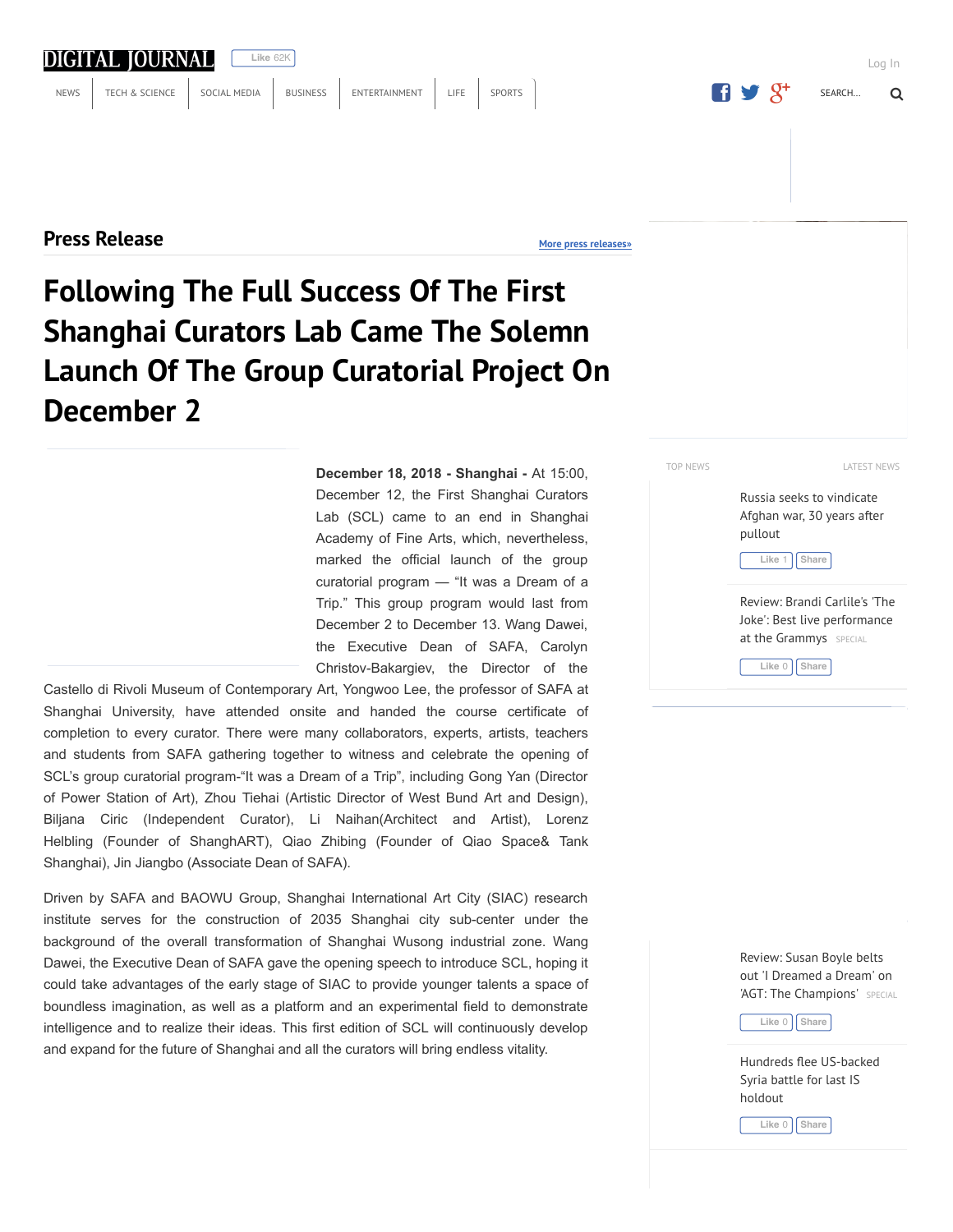

crash? **Like** 1 **Share**

> Review: Brian Justin Crum slays 'Never Enough' on 'AGT: The Champions' SPECIAL

**Like** 2 **Share**

Chimpanzees build ladder to escape from zoo



Wang Dawei, Executive Dean of Shanghai Academy of Fine Arts, gave the closing speech. He first expressed congratulations to every curator's successful completion of the SCL program, and pointed out that this program symbolized the first attempt of interactive teaching between curators and lead professors and lectures. He also reiterated the goal of the SCL, that was, to build a Shanghai-based global circle and platform for curators from home and abroad, to seek in-depth cooperation with curators in the construction process of the Wusong International Art City, and to jointly create the international art ecosphere.



Carolyn Christove-Bakargiev, the lead professor of this program, participated in the whole preparation process of this curators' group program. Her involvement in discussions of curators provided curators with effective suggestions and guidance. She firstly expressed heartfelt thanks to all curators, for the new generation of young curators gave her many inspirations. Meanwhile, she was very satisfied with the outcome of the curators' group program, which demonstrated the unique expression forms and emotional output forms of art in the digital era. To conclude, she sincerely hoped that audiences could enjoy this visual feast.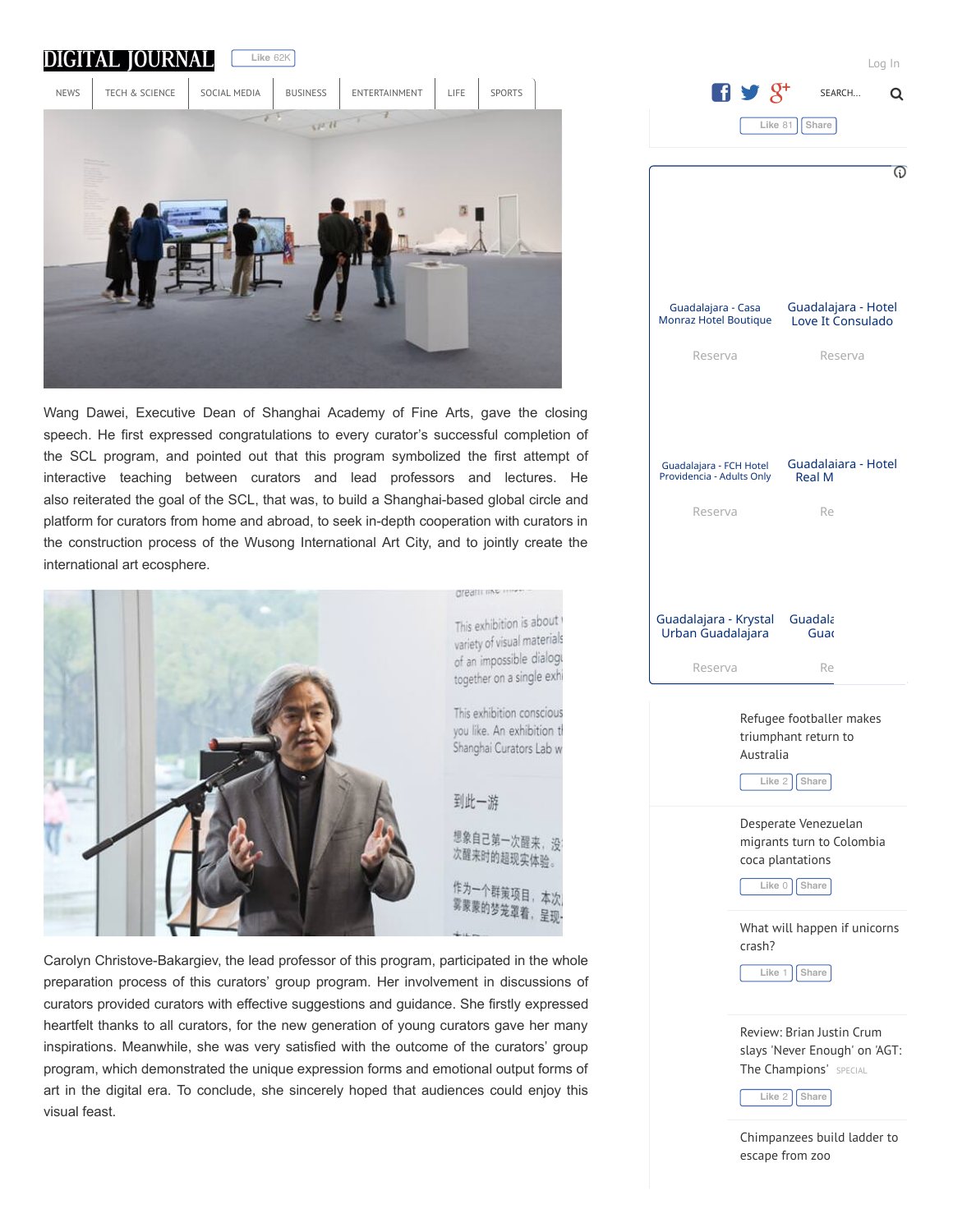

Yongwoo Lee, another lead professor, also made a summary of this program. He hoped the sharing and discussions in class could be historical life moments of the SCL and keep on fermenting. In Lee's opinion, this curators' group program, "It was a Dream of a Trip," represented feelings of curators gathering in Shanghai and a "revolutionary" trip in their long career as a curator. Thus, he wished that audiences, after visiting this exhibition, could gain a more diverse artistic thinking of the cosmopolitan city, Shanghai.



The lead professors handed the course certificate of completion to every curator and took a group photo to commemorate the exciting moment. Yang Tiange from China and Giulia Colletti from Italy, as curators' representatives, shared the thoughts of great challenges in the short-term preparation of this group project of SCL. They also expressed thanks for the support from all aspects.

The one-month tense but well-organized lectures, seminars, visits to artists' studios, biennial exhibition and art fair, as well as cultural tours provided curators with an infinite curatorial thinking and resources from all different industries. Through constant discussions, the curators successfully accomplished the jointly-curated exhibition, "It was a Dream of a Trip." This exhibition is about what is present and what is absent and the traffic and crossing of what moves in between. It brings together a variety of visual materials delimiting real from unreal, actual from virtual, past from present. It is an

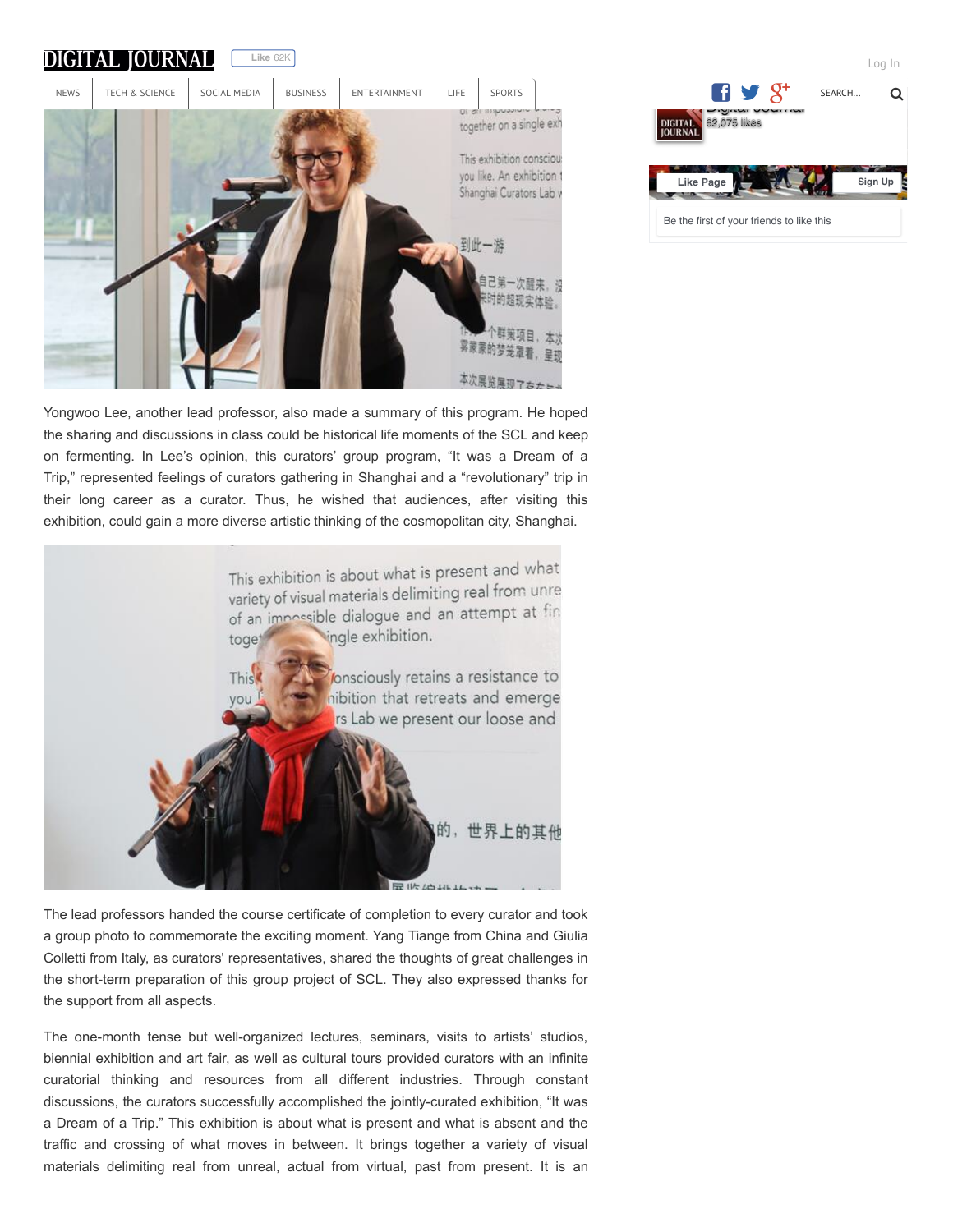# **DIGITAL JOURNAL**

**Like** 62K

finding harmony in the dissonant voices of 21 curators asked to collaborate and work NEWS IECH & SCIENCE SOCIAL MEDIA BUSINESS ENTERTAINMENT LIFE SPORTS NEWS TECH & SCIENCE SOCIAL MEDIA BUSINESS ENTERTAINMENT LIFE SPORTS  $\begin{bmatrix} \text{Sports} \end{bmatrix}$  SEARCH... Q

Ávila, Richard Brautigan, Feng Chen, Zhang Ding, Display Distribute, Adelita Husni-Bey, Yan Jun , Chen Leng, Hanne Lippard, Qinmin Liu, Lu Pingyuan, Mo Shaolong, Mountain River Jump! (Huang Shan & Huang He), Quiet Kate, Klara Ravat, Alvin Tran, Evelyn Taocheng Wang, Steven Warwick, Funa Ye, Yin Yi, Xu Zhen.

Curator have planned three art performances at that opening day to bring a unique audiovisual experience to the audience, including "*The Best Is Yet To Come"(*Performance by Alvin Tran, with Garth Art and Hank Yu) , "*You Live In The Desert Of The Real, But I Live In Beautiful"*(Artist: Ye Funa) *and "The Real as Imaginary"(*Composer: Peter Ablinger and Performer: Viola Yip).

Let us make the first edition of Shanghai Curators Lab as a starting point to invite more young curators to join us, to constantly inject vigor in the construction of Shanghai Wusong International Art City, and to integrate art education, art practice and curatorial practice to shape a unique ecology of art and culture.

### **Appendix:**

On-site Performance:

*The Best Is Yet To Come* 2018 Performance by Alvin Tran, with Garth Art and Hank Yu

*The Best Is Yet To Come* explores the unnoticed ways empathy can be extended. Through improvised structures and an exploration of movement language found in public parks, the performers look at how certain sites become places for gathering and how suppressed desire can be processed collectively. However, on the other hand, the performance also explores the experience of loss when spaces of intimacy lose their ground.

*You Live In The Desert Of The Real, But I Live In Beautiful* 2018 Lecture performance by Ye Funa

Using the mobile phone application Meitu that instantly edits portraits to look beautiful, this lecture performance explores contemporary concepts of beauty and self-projection in the digital age.

*The Real as Imaginary* Composer: Peter Ablinger Performer: Viola Yip, solo voice 2012

Peter Ablinger's *The Real as Imaginary* is a composition for a solo speaker and noise. The performer can have any voice type; however, the text should be translated into a language that the audience can understand. The performance noise track should be generated by the sum of frequencies in the recording of the performer's recitation of the text. The noise track, then, needs to be further filtered through oscillated frequency bands to create "windows". As a result, this noise track is played at a volume that is just loud enough to envelop the performer's voice; but with the oscillated "windows", the voice floats between the foreground, background and space in between.



Log In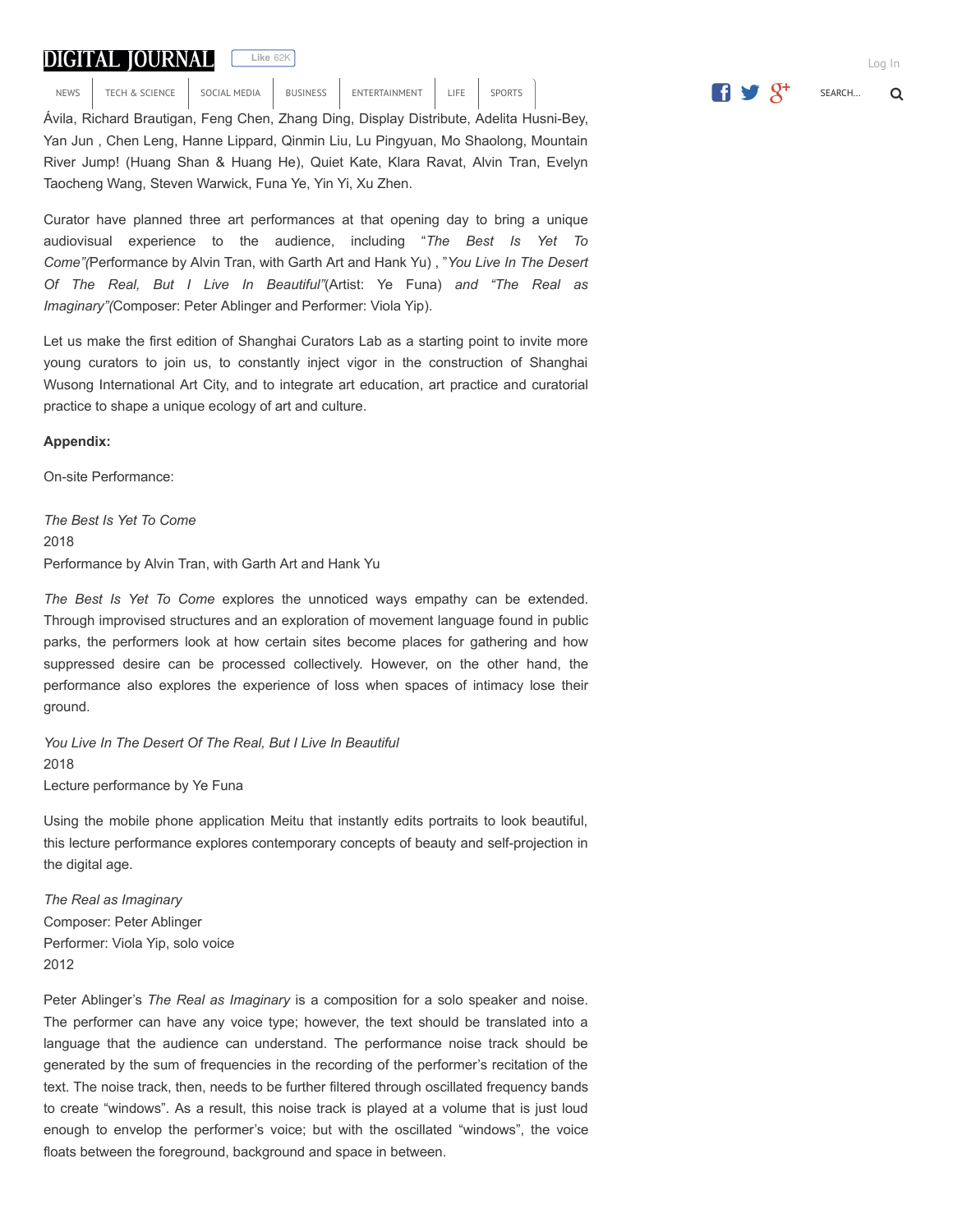## *The Real as Imaginary* questions whether the "imaginary" and the "real" oppose each

**Like** 62K

other in our perception. Ironically, perceiving reality relies on our imagination, as Ablingers on our imagination, as Ablingers relies on  $\alpha$ NEWS I HAD SUENCE SULIAL MEDIA BUSINESS ENTERTAINMENT LIFE SPURTS

would ever be possible to break through the prison of my imaginations onto the real." The monologue allows Ablinger to search for the idea of the "real", and the relationship between the "real" and the "imaginary". At the end of the text, he concludes that: "The imaginary as real, and equally the real as imaginary – this would then be, so to say, a formula for the interpenetration of the two, a formula for the living and for the being-here."

## **21 internatioanl curators gathering at the Shanghai Curators Lab (SCL)**

Since the open call for applications, Shanghai Curators Lab has attracted 168 candidates from over 28 countries (around 50 regions), including the United States, UK, Italy, Germany, France, Russia, Canada, Australia, China, etc. Most of the candidates are in art related industries, including gallery and museum curators, independent artists and art academy students. Through the comprehensive inspection and evaluation by lead professors and the representative from the collaborative partner, 21 candidates with an average age of 28 from more than 10 countries including China, UK, Germany, France, Australia, etc. were selected as the participating curators for the 1st SCL.

## **The name list of SCL curators as below (in alphabetical order):**

Olivia Aherne (UK) Paulina Ascencio (Mexico) Celina Basra (Germany) Canan Batur (Turkey) Anais Castro (Portugal) Jiaying Chen (China) Giulia Colletti (Italy) Kate Davis (Australia) Cecilia Giurgevich (Italy) Thomas Laval (France) Rosanna Lee (UK) Margarita Leonenko (Russia) Luyao Li (China) Yasemin Keskintepe (Germany) John Kenneth Paranada (Philippines) Thomas Patier (France) Ana Salazar (Portugal) Tiange Yang (China) Wilson Yeung Chun-wai (Hong Kong) Seda Yildiz (Turkey)

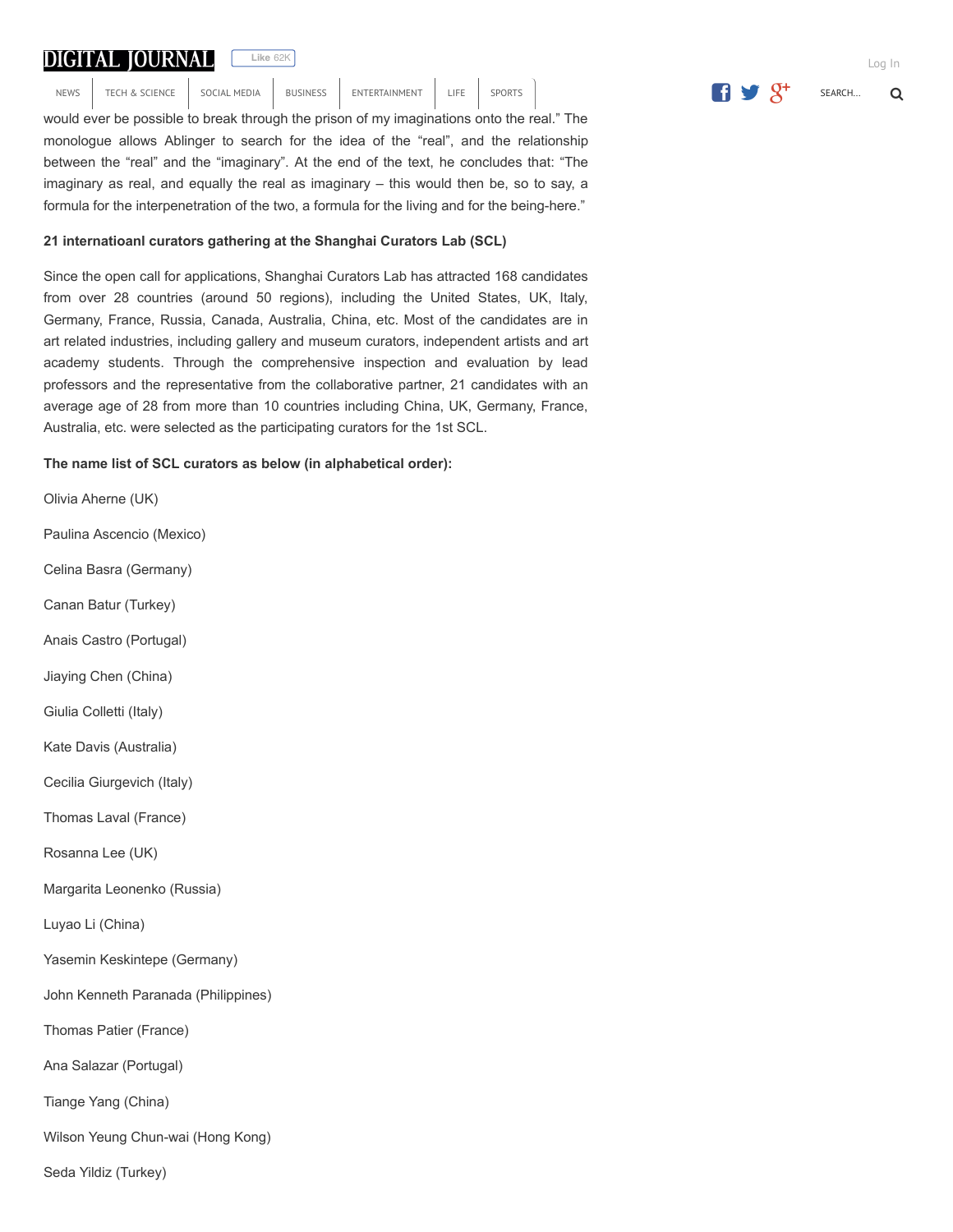

*27 guest lecturers being invited to the Shanghai Curators Lab (SCL)*

Apart from the lead professors Carolyn Christov-Bakargiev, the Director of the Castello di Rivoli Museum of Contemporary Art, and Yongwoo Lee, professor of SAFA at Shanghai University, other 27 well-known guest lecturers from the art circle were invited to this project. They have provided a good opportunity for curators to communicate with experts from various interdisciplinary fields. The SCL has designed 9 on-site visits and communications, including: The 12th Shanghai Biennale; The 5th West Bund Art& Design; Artist Liu Jianhua's Studio; ShanghART Gallery (Taopu Space); Zhujiajiao Town; Artist Ding Yi's Studio; Qiao Space and Tank Shanghai; Wuzhen and Shanghai International Art City (formerly BAOWU Group). Curators will explore the enormous potential of curatorial expansion within different lectures and field trips.

#### **The List of Lecturers is as follows (in no particular order):**

Carolyn Christov-Bakargiev: Director of the Castello di Rivoli Museum of Contemporary Art

Yongwoo Lee: Professor at Shanghai Academy of Fine Arts (SAFA) and artistic director of SIAC (Shanghai International Art City) Research Institute

Li Naihan: Architects and artist

Cuauhtémoc Medina: Chief curator of 12th Shanghai Biennale

Shi Hantao: General coordination of the project of the 2018 12th Shanghai Biennale

Liu Jianhua: Artist

Hans Ulrich Obrist: Artistic Director of the Serpentine Galleries London

Carol Yinghua Lu: Director of Beijing Inside-out Art Museum

Aric Chan: Curator-at-Large for M+

Sunjung Kim: President of Gwangju Biennale Foundation

Yu Ding: Dean of the School of Arts Administration and Education

Zhang Haimeng: The head of McKinsy's Asia Pacific organization

Gong Yan: Director of Power Station of Art